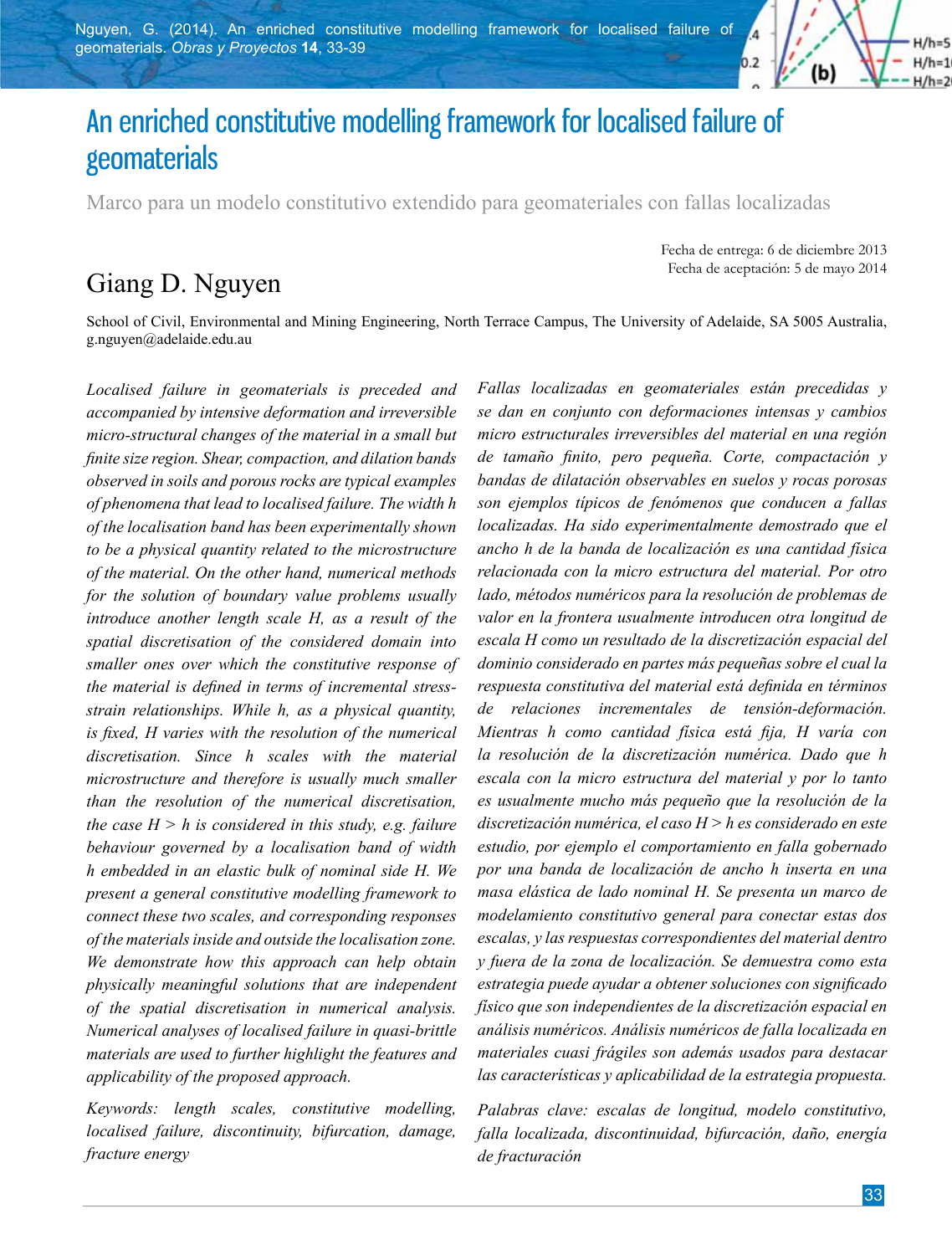Nguyen, G. (2014). An enriched constitutive modelling framework for localised failure of geomaterials. *Obras y Proyectos* **15**, 33-39

### **Introduction**

Failure of geomaterials such as the formation of sea ice leads in the Arctic (Jirasek and Bazant, 1995; Sulsky *et al*., 2007), rock fracture in underground mining, etc., usually involves the material behaviour at various scales and stages of deformation. In particular, inelastic deformation and fracture localise in narrow zones, while the surrounding bulk, usually of several orders of magnitude larger in extent, is unloading elastically. Numerical modelling of such large scale failure processes (dimensions of several kilometres) is computationally challenging, as the behaviour of the material inside and outside the localisation zone should be incorporated in a numerical model. In this regard, classical continuum models usually lack a length scale to correctly capture the localised failure of softening materials. While enrichment of such models with an internal length through the use of nonlocal/gradient regularisation (Pijaudier-Cabot and Bazant, 1987; Chen and Schreyer, 1987) is a mathematically and probably physically rigorous way, the application of such enhancements is severely restricted by the available computational resources. This is because the locations of the failure zones are generally unknown and the considered domain can be of several orders of magnitude bigger than the characteristic width *h* of the localisation zone, resulting in a very high resolution of the discretisation, and consequently very large model size.

In the literature, fracture energy regularisation based on the smeared crack concept (Cedolin and Bazant, 1980) is probably the simplest way to cope with softening-related issues in the failure analysis of solids/structures. However, this suffers from the drawback that the constitutive behaviour must be unphysically scaled with the resolution of the discretisation to meet the requirement on the energy dissipation. In addition, once a coarse spatial discretisation is used (*e.g*. in large scale analysis), the specific fracture energy obtained from the (surface) fracture energy and the resolution of the discretisation (see equation (8) below) becomes smaller than the elastic strain energy at peak (Jirasek and Bazant, 1995), resulting in the inadmissible snapback instability in the constitutive response. Other enhancements to the discretisation scheme include Enhanced Assumed Strain EAS (*e.g*. Larsson *et al*., 1996; Oliver, 1996; Borja, 2000; Foster *et al*., 2007) and XFEM, the eXtended Finite Element Methods (*e.g.* Wells and Sluys, 2001; Samaniego and Belytschko, 2005; Sanborn and Prévost, 2011). These more sophisticated methods have been extensively used to address failure modelling at large scales,  $e.g. H > h$ , and usually idealise the finite width localisation zone as a zero thickness surface across which the displacement field is discontinuous (the strong discontinuity case). We are also aware of earlier works on weak discontinuity (*e.g.* only the strain field is discontinuous) using the localisation zone embedded in finite elements (*e.g.* Belytschko *et al*., 1988; Sluys and Berends, 1998; and Garikipati and Hughes, 2000). The key idea of these approaches is to enhance the deformation mode of the special finite element so that both inelastic behaviour in the localisation zone and the elastic shrinking of the bulk continuum can be adequately accounted for. As a consequence, all such approaches involve finite element re-formulations, *e.g*. modification and/or introduction of shape functions, and hence result in the dependence of the approach on the type of finite element used for the numerical discretisation. Can we come up with a methodology better than the smeared crack approach, but less complex than the EAS or XFEM?

 $0.2$ 

(b)

 $H/h=5$  $H/h=10$ 

 $H/h=20$ 

The key idea described in the present paper is to enhance the constitutive behaviour description, rather than the finite element formulation, with a length scale related to the width of the localisation zone used for large scale analysis of failure, *e.g. h < H*. We address the nature of the localised failure from the constitutive modelling point of view without having to resort to variational formulations for the discretisation using the finite element method. The interface with any spatial discretisation scheme is taken into account only through the size *h* of the sub-domain (Figure 1), while connection with any kind of constitutive behaviour is specified through its tangent stiffness. The proposed approach is therefore straightforwardly applicable to any material model and any spatial discretisation scheme.



Figure 1: Localisation zone (shaded) embedded in a volume (Nguyen *et al*., 2012)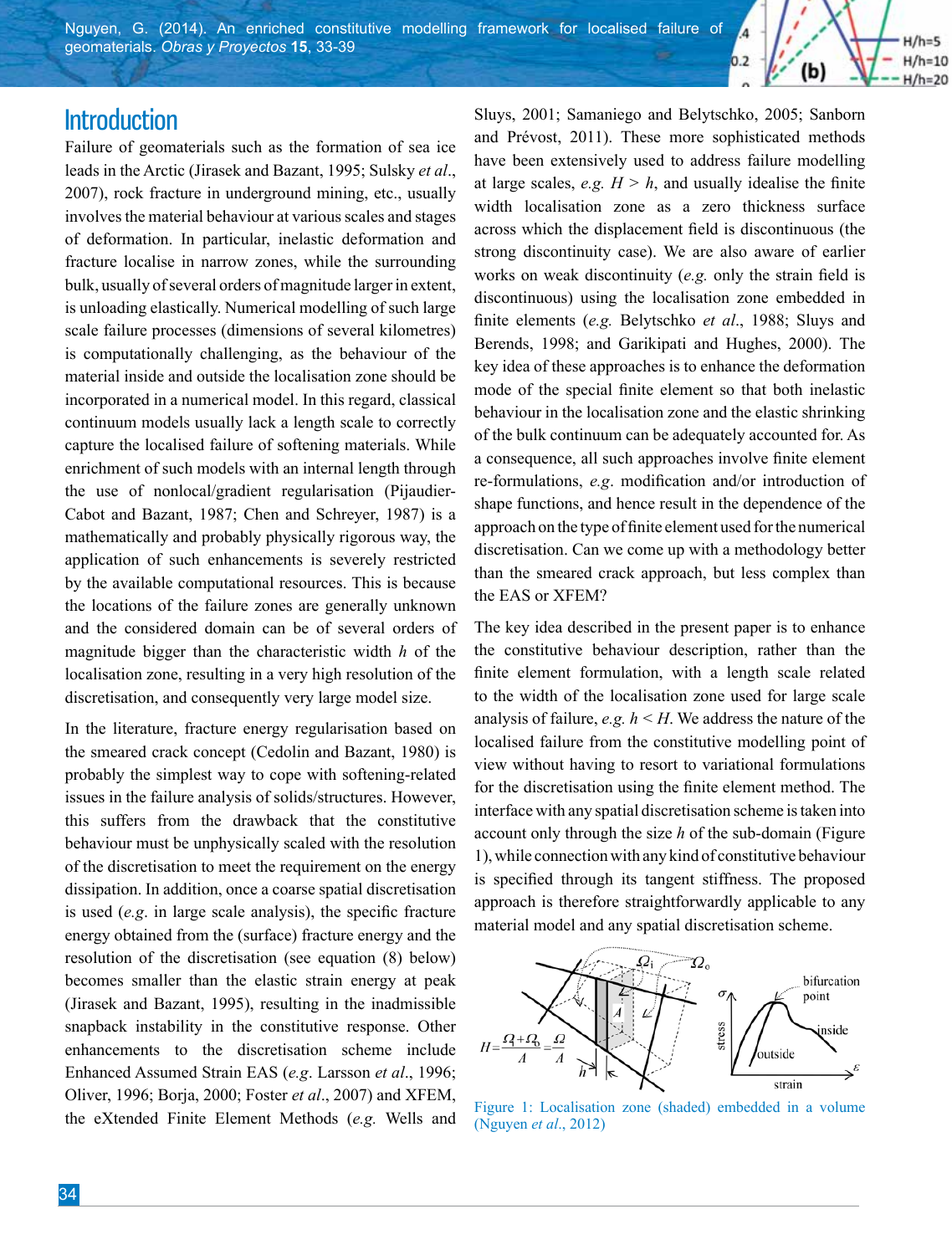## Constitutive modelling framework

We aim to develop at first a general framework that can fit any constitutive model. The starting point is the localisation zone of size *h* embedded in a volume of nominal size *H*, introduced in relation to the Fracture Process Zone FPZ observed in the failure of quasi-brittle materials, or the shear band in soils. This is the stage beyond the homogeneous deformation of the material (Figure 1), *e.g*. at the onset or after the bifurcation of the material behaviour (Borja, 2000). It is assumed in this framework that, during further deformation, the material undergoes elastic unloading in the region outside the localisation zone. While *h* is related to the inelastic behaviour and failure at the lower scale, the size *H* of the elastic bulk is merely a numerical feature resulting from the discretisation of the domain under consideration. Grid spacing in the finite difference method and the domain size ascribed to an integration point in the finite element method are typical examples of the meaning we attach to the discretisation characteristic size *H*. As a consequence, *H* can vary depending on the required resolution of the numerical discretisation, while *h* can be considered a material property and hence is invariant with the numerical discretisation. We view the configuration at failure in Figure 1 as a composite material consisting of two phases: an inelastic localisation zone embedded in an elastic bulk. For this, the linear scaling of the total strain rate applies:

$$
\dot{\mathbf{\varepsilon}} = f \dot{\mathbf{\varepsilon}}_{i} + (1 - f) \dot{\mathbf{\varepsilon}}_{o} \tag{1}
$$

where  $f = h/H$  is the volume fraction of the embedded localisation zone in  $\Omega$  and subscripts "i" and "o" are used to denote quantities belonging to the behaviour inside and outside the localisation zone, respectively (Figure 1). Across the boundary of the localisation zone, the internal equilibrium in terms of traction continuity must be met, enforcing coupling between the inelastic localisation zone and outside elastic bulk. In other words, the elastic bulk is enhanced by the inelastic behaviour of the localisation zone (Nguyen *et al*., 2012). Denoting **n** the normal vector, [**ů**] the relative velocity between opposite sides of the localisation band, and adopting the following form for the strain rate  $\dot{\mathbf{g}}_i$  inside the localisation band (Vardoulakis *et al.*, 1978; Kolymbas, 2009; neglecting the small homogeneous term in  $\dot{\mathbf{\varepsilon}}$ .

$$
\dot{\mathbf{\varepsilon}}_{i} = \frac{1}{h} \left( \mathbf{n} \otimes \left[ \dot{\mathbf{u}} \right] \right)^{s} = \frac{1}{2h} \left( \mathbf{n} \otimes \left[ \dot{\mathbf{u}} \right] + \left[ \dot{\mathbf{u}} \right] \otimes \mathbf{n} \right)
$$
(2)

the relaxation strain rate  $\dot{\epsilon}_0$  of the elastic bulk is:

$$
\dot{\mathbf{\varepsilon}}_{o} = \frac{1}{1-f} \left( \dot{\mathbf{\varepsilon}} - f \dot{\mathbf{\varepsilon}}_{i} \right) = \frac{1}{1-f} \left[ \dot{\mathbf{\varepsilon}} - f \frac{1}{h} \left( \mathbf{n} \otimes \left[ \dot{\mathbf{u}} \right] \right)^{s} \right]
$$
\n
$$
= \frac{1}{1-f} \left[ \dot{\mathbf{\varepsilon}} - \frac{1}{H} \left( \mathbf{n} \otimes \left[ \dot{\mathbf{u}} \right] \right)^{s} \right]
$$
\n(3)

For elastic unloading of the bulk material with stiffness modulus  $\mathbf{a}_{\rho}$ , the stress rate  $\dot{\sigma}$  of the continuum model is (Nguyen *et al*., 2012):

$$
\dot{\boldsymbol{\sigma}} = \dot{\boldsymbol{\sigma}}_o = \boldsymbol{a}_o : \dot{\boldsymbol{\varepsilon}}_o = \frac{1}{1-f} \boldsymbol{a}_o : (\dot{\boldsymbol{\varepsilon}} - f \dot{\boldsymbol{\varepsilon}}_i)
$$
(4)

Inside the localisation zone, the constitutive relationship rate is assumed of the general form:

$$
\dot{\sigma}_i = \mathbf{a}_i : \dot{\mathbf{\varepsilon}}_i \tag{5}
$$

where  $a_i$  is the tangent stiffness. The above two equations are linked through the internal equilibrium dictating the continuity of traction across the boundary of the localisation zone:

$$
(\dot{\sigma} - \dot{\sigma}_i) \cdot \mathbf{n} = 0 \tag{6}
$$

The distinction from a regular constitutive model lies in the coupled equations (4-6). From (4), in order to obtain the stress rate  $\dot{\sigma}$  from a given strain rate  $\dot{\varepsilon}$ , the constitutive equation (5) dictating the inelastic response of the localisation band, together with the internal equilibrium equation (6), are needed. The volume fraction *f* and the inelastic response inside the localisation zone contribute to the relaxation of the stress rate in the elastic bulk. Equations (4-5) can be worked out to result in the following form of stress-strain relationship (Nguyen *et al*., 2012):

$$
\dot{\boldsymbol{\sigma}} = \frac{1}{1-f} \mathbf{a}_o : \left[ \dot{\boldsymbol{\epsilon}} - \frac{1}{H} \left( \mathbf{n} \otimes \left( \mathbf{C}^{-1} . (\mathbf{a}_o : \dot{\boldsymbol{\epsilon}}) . \mathbf{n} \right) \right)^s \right] \tag{7}
$$

where  $C = \frac{1}{H}(\mathbf{n} \cdot \mathbf{a}_i \cdot \mathbf{n}) + (1 - f)\frac{1}{h}(\mathbf{n} \cdot \mathbf{a}_i \cdot \mathbf{n})$  is a tensor obtained from the sizes and acoustic tensors of the behaviours inside and outside the localisation band. As can be seen, the overall constitutive behaviour in this case takes into account both the responses and sizes of inelastic and elastic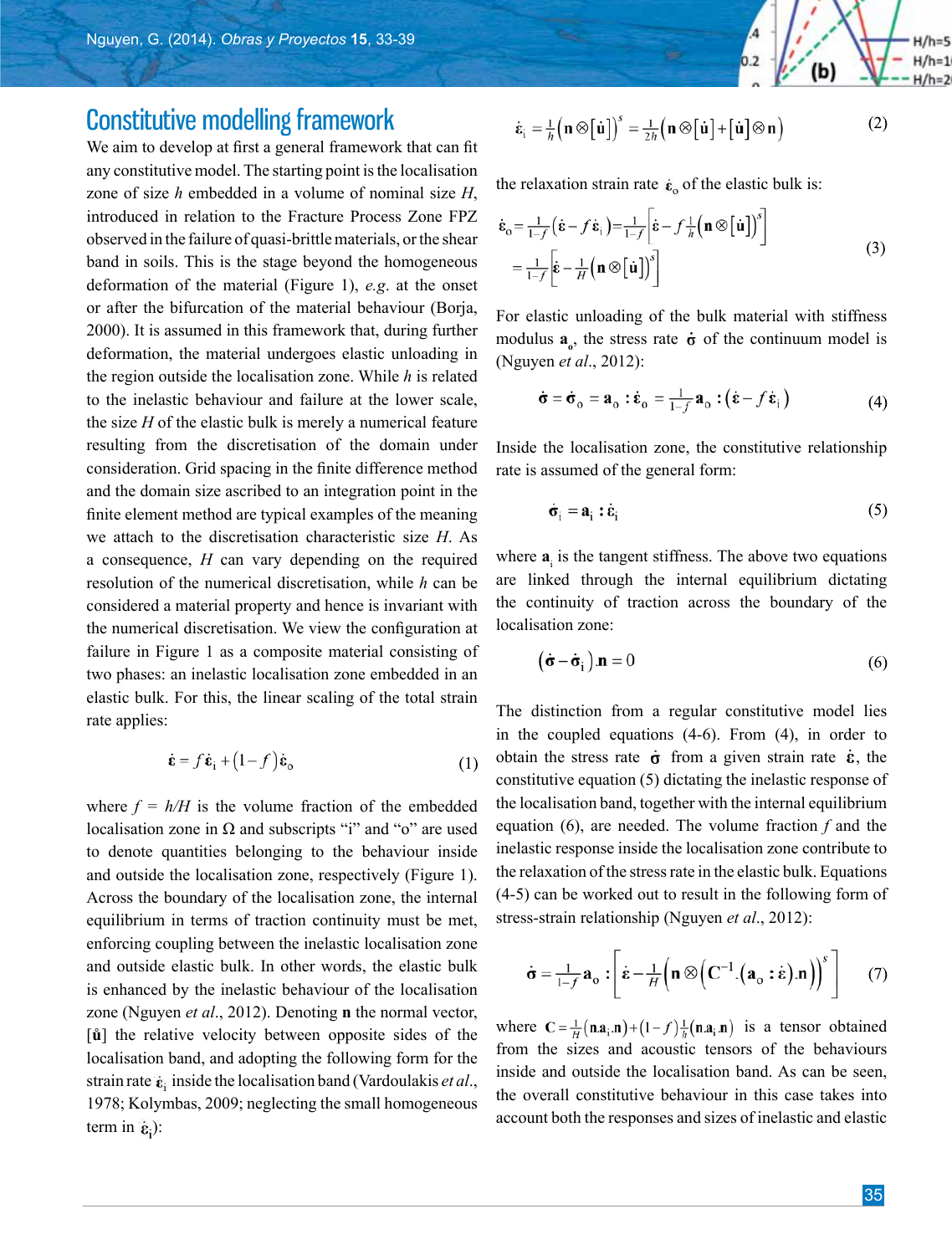Nguyen, G. (2014). An enriched constitutive modelling framework for localised failure of geomaterials. *Obras y Proyectos* **15**, 33-39

zones, in addition to the anisotropy introduced by the localisation. Size effects are therefore explicitly integrated in the constitutive behaviour.

#### What are the new features?

The above approach can be viewed as a two-stage smearing process. The velocity jump  $\left[\dot{u}\right]$  between the two sides of the localisation band is at first smeared over the localisation band with physical size *h* (equation (2)). Therefore the integration of inelastic constitutive behaviour for stress and internal variables in the localisation zone is only related to this physical size and are invariant with respect to the discretisation size *H*. To obtain the relaxation strain rate and then stress rate of the elastic bulk, a compatibility argument (equation (3)) is utilised, effectively consisting of further smearing of the velocity jump  $\left[\dot{u}\right]$  over the discretisation size *H*. The difference with the traditional smeared crack approach is obvious: in the latter, everything is smeared over the discretisation size *H*, meaning that the constitutive response must vary with the resolution of the discretisation to maintain the same amount of energy dissipation. As a consequence, very big *H* required in large scale modelling due to limited computing resource leads to unphysical scaling of model parameters which may still be unable to prevent snapback in the constitutive behaviour (*e.g*. Jirasek and Bazant, 1995; Sulsky *et al*., 2007).

The current approach, in contrast, gives a direct access to additional degrees of freedom related to the strain within the localisation band of size *h*, in which the constitutive law is physical and hence does not snap back. Numerically, this means that the stress return algorithms for rate constitutive equations can always be performed.

We illustrate the above points using a simple constitutive model in 1D setting (Figure 2). This is a softening behaviour observed in failure of quasibrittle materials like rocks or concrete in which the pre- and post-peak responses are represented by the slopes  $a_0$  and  $a_i$  of the stress-strain curve. The material is homogeneous up to the peak point, after which the response bifurcates into two branches with slopes  $a_i$  and  $a_o$  corresponding to the inelastic behaviour inside the Fracture Process Zone FPZ of size *h* and elastic behaviour in the outside bulk of size *H-h* (Figure 2).



 $H/h=5$  $H/h=10$ 

 $H/h=20$ 

(b)

Figure 2: 1D constitutive behaviour and corresponding sizes

The relationship between the FPZ size *h*, specific dissipation *g*, as the area under the stress-strain curve, and fracture energy *G*, as the energy released due to the creation of new surface area can be written as:

$$
G = hg = \frac{hS^2}{2} \frac{a_i - a_o}{a_i a_o}
$$
 (8)

The internal equilibrium in this 1D case reads:  $\dot{\sigma}_{0} = \dot{\sigma}_{i}$ while the strain rate inside the FPZ takes the simple form  $\dot{\varepsilon}_i = \left[\dot{u}\right]/h$ . From equations (4-6) we can write:

$$
\frac{1}{1-f}a_0(\dot{\varepsilon} - f\dot{\varepsilon}_i) = a_i\dot{\varepsilon}_i
$$
\n(9)

This results in the strain rate  $\dot{\varepsilon}_i$  inside the localisation zone in terms of the total strain rate  $\dot{\varepsilon}$ , as:

$$
\dot{\varepsilon}_{\rm i} = \frac{a_{\rm o} \dot{\varepsilon}}{(1 - f) a_{\rm i} + f a_{\rm o}}\tag{10}
$$

Using (4), we can then write the stress rate  $\dot{\sigma}$  in terms of strain rate  $\dot{\varepsilon}$ , as:

$$
\dot{\sigma} = \frac{1}{1 - f} a_0 \left( \dot{\varepsilon} - f \dot{\varepsilon}_i \right) = \frac{a_i a_0 \dot{\varepsilon}}{(1 - f) a_i + f a_0} \tag{11}
$$

In the context of quasibrittle failure, the fracture energy *G* (equation (8)) is a material constant representing the contributions from the release of surface energy due to micro-cracking in the FPZ of size *h*. Therefore the inelastic behaviour in the localisation zone characterised by the softening modulus  $a_i$  (Figure 2) is dependent on  $G$ and the size *h* of the FPZ, as intrinsic material parameters. Expressing everything in terms of *G* and *h*, we obtain:

$$
\dot{\varepsilon}_{\rm i} = \dot{\varepsilon} \left( 1 - \frac{2Ga_{\rm o}}{hS^2} \right) / \left( 1 - \frac{2Ga_{\rm o}}{HS^2} \right) \tag{12}
$$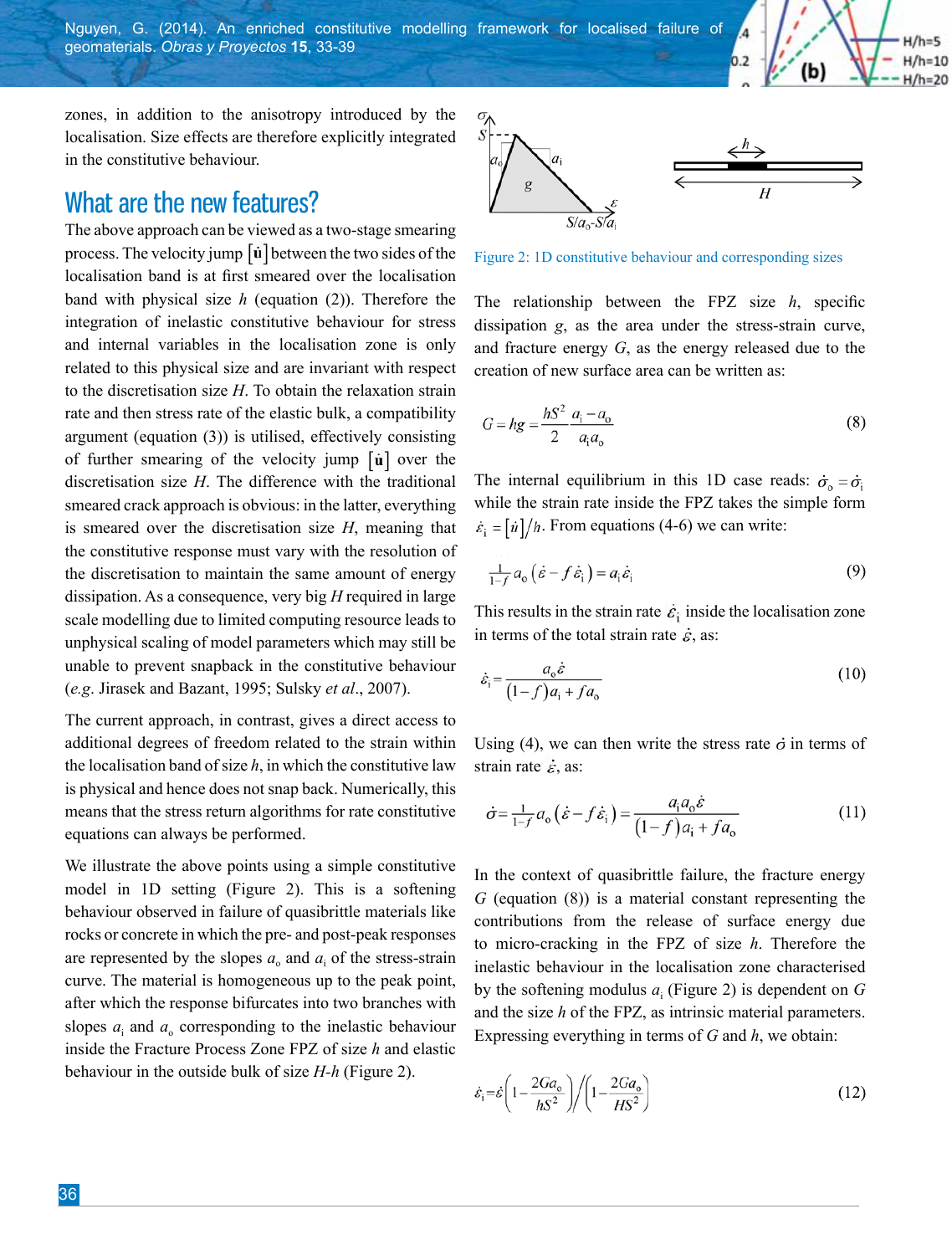

$$
\dot{\sigma} = a_o \dot{\varepsilon} / \left( 1 - \frac{2Ga_o}{HS^2} \right)
$$
 (13)

The stress rate in (13) is exactly that obtained from a smeared crack approach, *e.g*. smearing *G* over the size *H* of the finite element. Snapback in the overall response, *e.g.*   $\dot{\sigma}/\dot{\varepsilon} > 0$  and  $\dot{\sigma} < 0$ , is present if *H* is sufficiently large to make the denominator positive. However, the constitutive response is integrable thanks to the use of an internal equilibrium equation (6), together with the enrichment stress  $\sigma_i$  and strain  $\varepsilon_i$ . Regardless of the discretisation size *H*, the strain rate  $\varepsilon$  of the response inside the FPZ is always a positive quantity representing the separation of the material. Therefore beyond the elastic regime, a negative value of  $\dot{\varepsilon}$ , due to snapback in the overall response, still results in a positive strain rate  $\epsilon_i$  for the integration of inelastic incremental constitutive equations. In the context of numerical failure analysis, *εi* is monotonically increasing with failure progression and it can be used as a control parameter in any indirect displacement control solution schemes (*e.g*. the local arc-length control by May and Duan (1997) and Yang and Proverbs, (2004)).

Physically, snapback in a structural sense (*e.g*. finite element response) is a consequence of insufficient resolution of the discretisation in large scale failure analysis that, according to the literature, usually requires the enhancement of deformation mode of finite elements, *e.g.* using EAS or XFEM type enrichments. The proposed framework is another kind of enhancement, relying solely on the constitutive behaviour at integration point level with the use of the enrichment stress  $\sigma_i$  and strain  $\varepsilon_i$ . The advantage over traditional smeared crack is obvious, while the simplicity and practicality advantages over sophisticated enrichment methods like EAS or XFEM can also be seen. We will further illustrate this point in a forthcoming paper.

# Numerical examples

The first numerical example shows the response of a bar of length *H*, with unit cross sectional area and an embedded FPZ of size *h* (see Figure 2). Only the constitutive response is concerned in this example, which is equivalent to the behaviour of a single linear 1D finite element of length *H*. The fracture energy is taken as 15 times the elastic strain energy at peak. Figure 3b shows the effects of varying the

bar length *H* on the overall response, while keeping *h* fixed. It can be seen that regardless of the response, the area under the stress-displacement curve remains unchanged and is always equal to the dissipation in the FPZ (see equation (8)). The stress strain response inside the FPZ (Figure 3a) is invariant with the size *H*, while that is not the case with smeared crack approach (Figure 3c) due to the fact that everything is smeared over the bar length *H*. In short, the single stress component in the smeared crack approach requires the variation of the constitutive behaviour with respect to the discretisation to meet the requirement on the dissipation. The stress-strain behaviour in such cases just reflects the overall stress-displacement response, *e.g*. essentially strain is obtained by smearing the displacement over the length *H*. The coupled stresses in the proposed constitutive modelling framework allow us to keep a meaningful constitutive response inside the FPZ that is invariant with the discretisation (Figure 3a). Essentially, all parameters of the model remain unchanged with respect to the resolution of the discretisation, a property that is missing in traditional smeared crack approach.



Figure 3: Size effects on constitutive behaviour: a) normalised stress-strain response in the FPZ, b) normalised stress-normalised displacement, and c) normalised stress-strain response of a smeared crack model

In the second example, a 10 mm long bar, clamped at one end and free at the other, is discretised using 2D finite elements under plane strain conditions. Localised failure is triggered off by weakening the element next to the clamp (tensile strength reduced by 10%). We used a linear softening law (see expressions (8-13)) with the following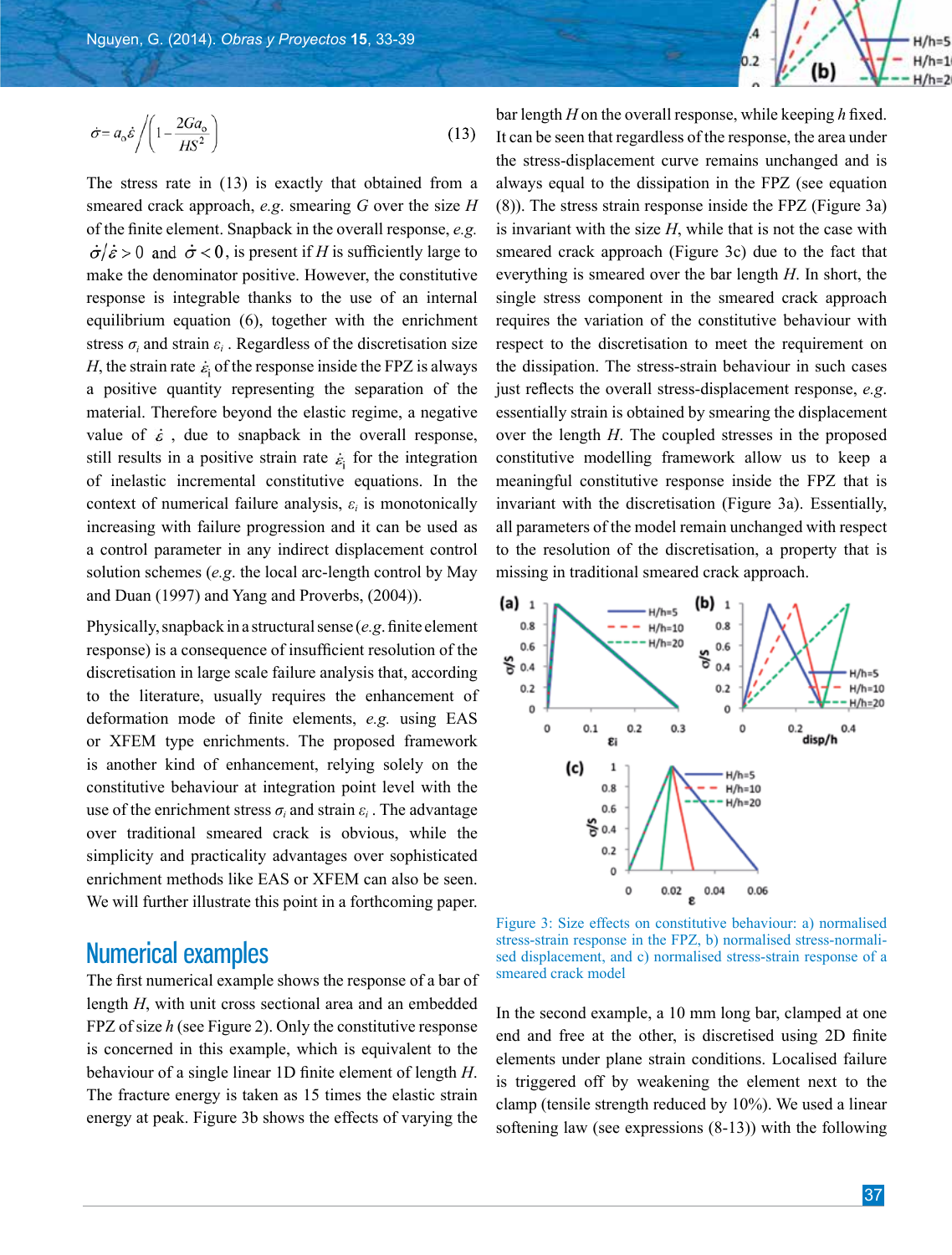properties: Young's modulus *E* = 30000 MPa, Poisson's ratio  $v = 0.2$ , tensile uniaxial strength  $S = 3$  MPa, and fracture energy  $G = 0.0015$  Nmm/mm<sup>2</sup>. Figure 4a shows that the structural response of the bar is insensitive to the discretisation. The evolution of the displacement profiles in 2 cases, coarse and fine meshes, are also depicted and seen to coincide above the resolution of the coarse mesh.

In the third example, a three point bending test is analysed using a simplified version of the constitutive model proposed in Nguyen and Korsunsky (2008), embedded in the above constitutive modelling scheme. The model is implemented in an in-house numerical code based on the Material Point Method MPM (Sulsky *et al*., 1995). Details on the implementation of the model along with some computational issues related to the application of the proposed scheme will be covered in a forthcoming paper. The geometrical data and material properties are taken from the experimental test of Petersson (1981) and illustrated in Figure 5. As can be seen in Figure 5, the numerical responses are insensitive to the resolution of the discretisation and also the integration scheme of the MPM. Integration schemes using 4 and 16 material points MPs per element result in almost same response. In all cases, the numerical predictions closely follow the experimental trends.



Figure 4: A bar under tension: a) load-displacement response, and b) displacement profiles



 $H/h=5$  $H/h=10$ 

 $H/h=20$ 

(b)

Figure 5: Three-point bending test: geometry and load-deflection response

### **Conclusions**

We developed a new framework that allows the integration of a length scale in constitutive models. The development is based on the localised nature of failure in geomaterials and utilises the internal equilibrium across the localisation band. This results in constitutive models possessing a length scale, and featuring coupled stress behaviour. The fact that both kinematical compatibility and traction continuity are enforced at the constitutive level in the formulation, *e.g.*  at integration points, makes the implementation in any numerical code straightforward. As a consequence, the new approach is applicable to any existing constitutive model and also any discretisation scheme. This is totally different from traditional approaches that always require the unphysical scaling of model parameters with the resolution of the discretisation (*e.g*. smeared crack approach), or modification of existing finite elements (*e.g.* EAS or XFEM). Numerical examples in this paper, in the context of quasibrittle failure, demonstrate the essential features and the promising performance of the new approach.

#### Acknowledgements

Financial support from the Australian Research Council for project DP1093485 is gratefully acknowledged.